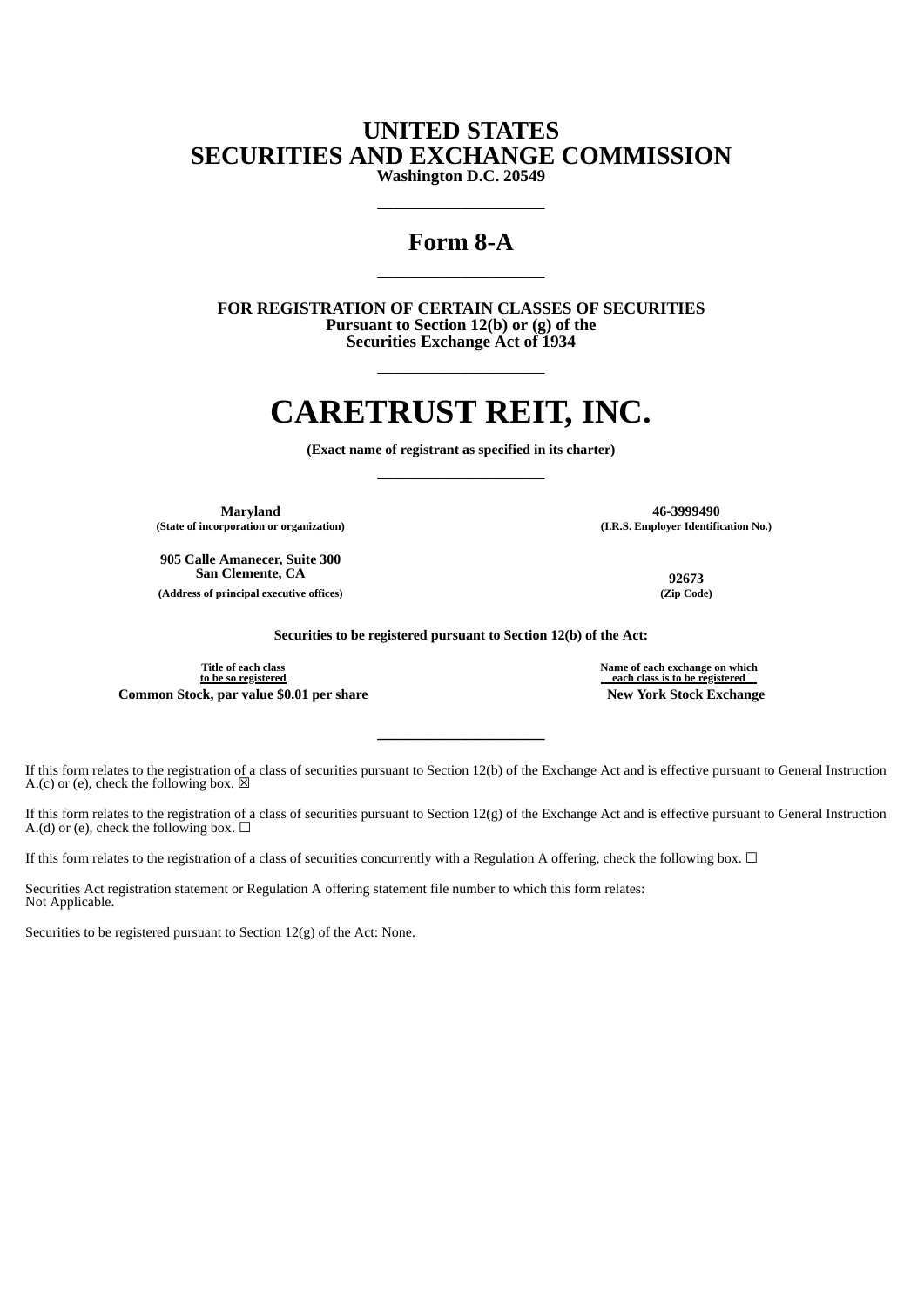#### **EXPLANATORY NOTE**

This Registration Statement on Form 8-A is being filed by CareTrust REIT, Inc., a Maryland corporation (the "Company"), with the Securities and Exchange Commission (the "Commission") in connection with the Company's registration of its common stock, par value \$0.01 per share ("Common Stock"), under Section 12(b) of the Securities Exchange Act of 1934, as amended (the "Exchange Act"), and the transfer of its Common Stock from the Nasdaq Global Select Market to the New York Stock Exchange (the "NYSE").

#### **INFORMATION REQUIRED IN REGISTRATION STATEMENT**

#### **Item 1. Description of Registrant's Securities to be Registered.**

The Company hereby incorporates by reference herein the description of its Common Stock to be registered hereunder set forth in Exhibit 4.5 to the Company's Annual Report on Form 10-K for the year ended December 31, 2019 as filed with the Commission on February 20, 2020.

#### **Item 2. Exhibits.**

Pursuant to the Instructions as to Exhibits for this Registration Statement on Form 8-A, no exhibits are required to be filed because no other securities of the Company are registered on the NYSE and the securities registered hereby are not being registered pursuant to Section 12(g) of the Exchange Act.